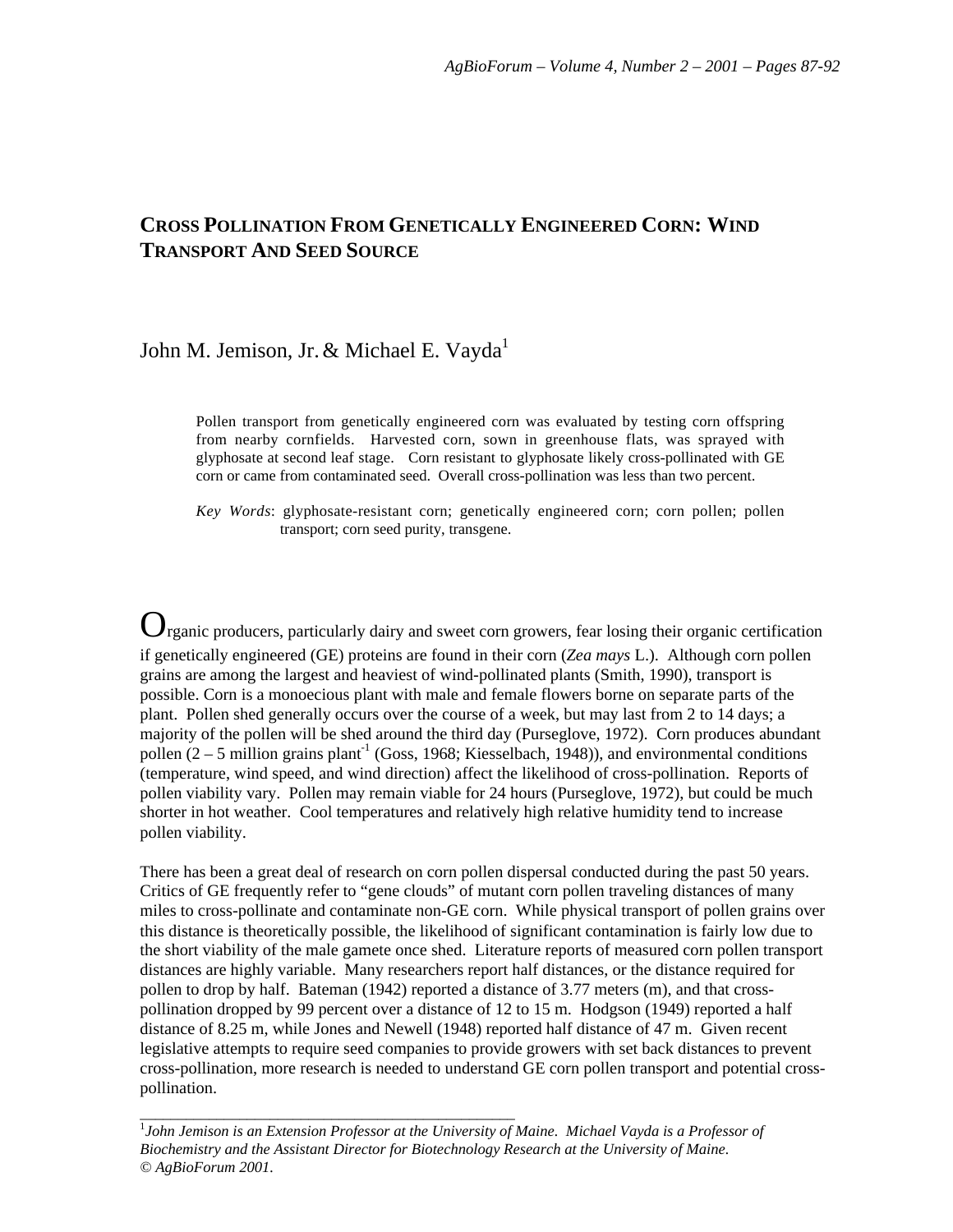During the summer of 1999, a Roundup-Ready (RR) corn study was initiated to evaluate application rates, timing, and tank mix combinations for weed control. This cornfield was vandalized in late August after corn pollination. As a result of the vandalism, questions about possible transport distances were raised. So we initiated a study to evaluate the transport of GE pollen. In 1999, we monitored cross contamination to recipient plots, and in 2000 we monitored synchronicity of pollen shed and transport to recipient field plots.

### **Field Methods**

Roundup-Ready and conventional corn hybrids were planted at the Rogers Farm in Stillwater, Maine between 15 and 17 May 1999 and on 20 May 2000. Each hybrid planted was an 83-85 day maturity hybrid. The RR corn (DeKalb DK335 RR) and the conventional hybrid were planted at 78,496 seeds ha<sup>-1</sup>. Plot locations for 1999 are presented in figure 1. The RR study area was  $3454 \text{ m}^2$  located between the two other studies. One recipient field was located 30 m east of the RR study. The other recipient field was located 350 m SW of the GE corn source. Since summer season prevailing winds are predominantly southwesterly, the field 30 m E represented a scenario more favorable for crosspollination than the weed control study. We subdivided each field potentially receiving GM corn pollen into 12 subplots (each subplot was  $23.5 \text{ m}^2$ ) to measure cross-pollination. Corn was harvested 19 September 1999 and 22 September 2000. Similar field methods were followed in 2000. The only change was that the corn planted 350 m SW of the GE source was moved to 100 m due S of the GE source.



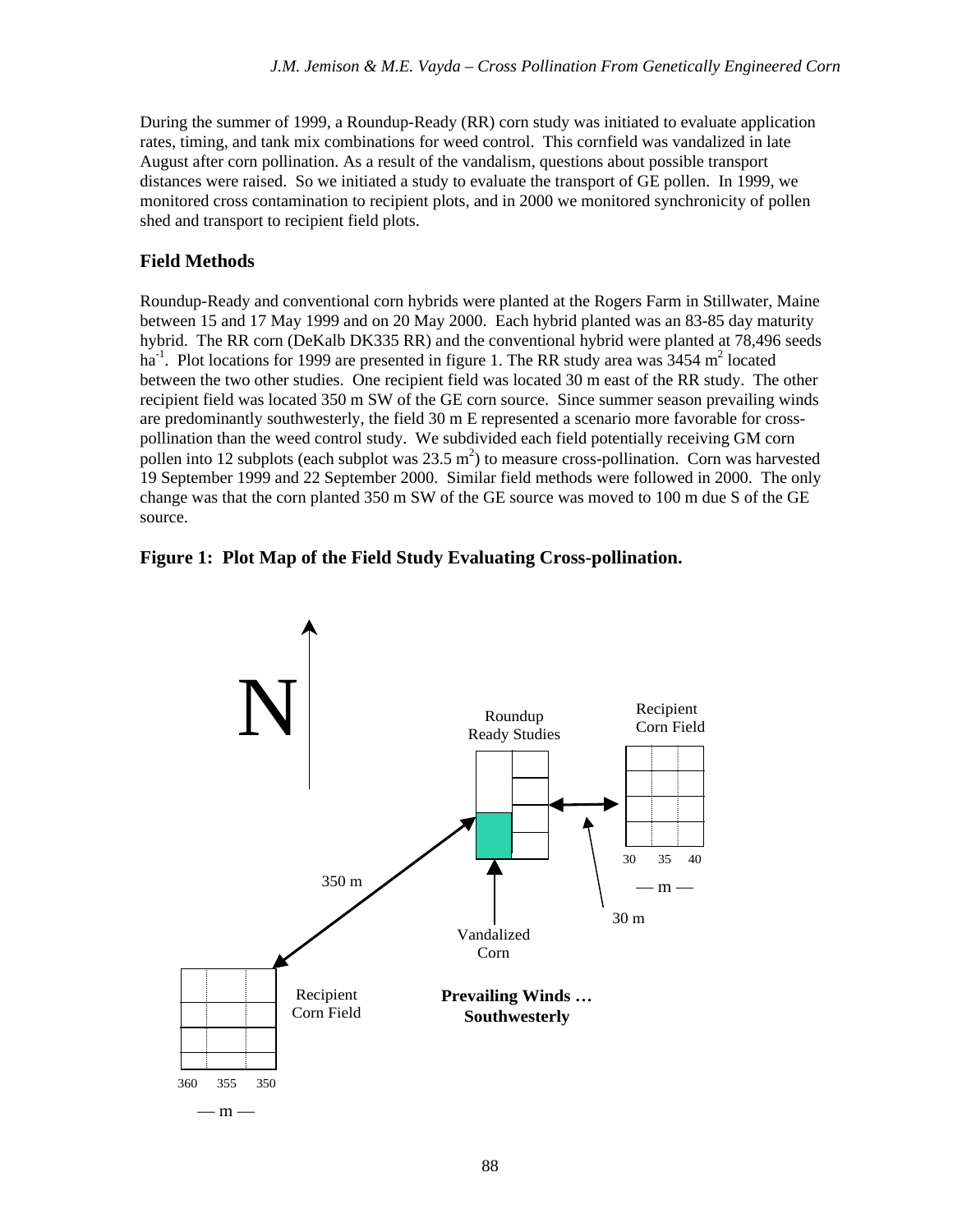## **Greenhouse Methods**

Corn (50 ears) was harvested from each 23.5  $m^2$  subplot of each study for a total of 28 plots. Corn was dried to < 12% moisture and shelled. Approximately 200 seeds from each subplot were sown per  $0.14 \text{ m}^2$  flats. The greenhouse screening study was replicated four times each year. The conventional hybrid and DK355 were included with the corn offspring to test purity of initial seed source. Plants were watered daily and fertilized twice with NPK fertilizer. At V2, glyphosate was applied at 1.12 kg active ingredient ha<sup>-1</sup>. After 10 days, plants survival was assessed. Selected glyphosate resistant plants were submitted to the Monsanto Corporation for double blind polymerase chain reaction (PCR) tests to confirm the presence of the transgene.

### **Results**

In 1999, all original seed from the conventional corn seed check died when sprayed with glyphosate. However, some genetic impurity was noted in the original DK 355 corn, as between 2 and 5% in 1999 and 2000, respectively, of that seed source did not survive glyphosate application. Although limited in extent, we did find cross-pollination between the RR corn and the conventional hybrid in the 30, 35, and 40 m E plots in 1999 (table 1 and figure 1). Plants with inherited resistance continued to grow after being sprayed with glyphosate. The highest number of resistant plants came from the RR offspring  $(70 - 72%)$ , consistent with selfing of a heterozygous dominant trait. The amount of cross-pollination dropped off with distance from the source. This also supports the research by Raynor *et al*. (1972) that indicated that total pollen deposition would be much greater within the source than outside. The highest survival rate found outside of the RR offspring was 1% at 30 m E downwind of the RR pollen source. Cross-pollination dropped off significantly with distance from the source.

| <b>Corn Seed</b><br><b>Tested</b>    | <b>Mean</b><br><b>Germination</b> | <b>Mean</b><br><b>Survival</b> | <b>Sum Survival</b> | <b>Percent</b><br><b>Survival</b> |
|--------------------------------------|-----------------------------------|--------------------------------|---------------------|-----------------------------------|
| <b>DK-355 (GE)</b>                   | 511                               | 502                            | 2008/2044           | 98.2                              |
| <b>Conventional</b><br><b>Hybrid</b> | 475                               | $\overline{0}$                 | 0/1880              | $\boldsymbol{0}$                  |
| <b>DK-355</b><br><b>Offspring</b>    | 689                               | 503                            | 2016/2756           | 72.5                              |
| $30-m E$                             | 691                               | 7                              | 29/2764             | 1.04                              |
| $35 \text{ m} \to$                   | 701                               | 0.75                           | 3/2804              | 0.11                              |
| $40-m E$                             | 716                               | 0.25                           | 1/2864              | 0.03                              |
| 350-m SW                             | 555                               | $\theta$                       | 0/2092              | $\theta$                          |

#### **Table 1: Cross-pollination Results from 1999.**

 Half distances for pollen transport have been reported in the literature from as low as 3.8 to 47.5 m (Bateman, 1947; Jones & Newell, 1948). A number of factors including size of the initial pollen source, wind speed and direction, and frequency of high wind speeds very likely influence this half distance. Bateman (1947) found that cross-pollination dropped 99% over a distance of 12 – 15 m. In our 1999 data, we found similar declines in cross-pollination over distances less than 10 m. Our results agree closer to the 3.77 m half distance reported by Bateman (1947) likely because of our relatively small acreage of initial pollen source. None of the offspring from the 350 m SW plots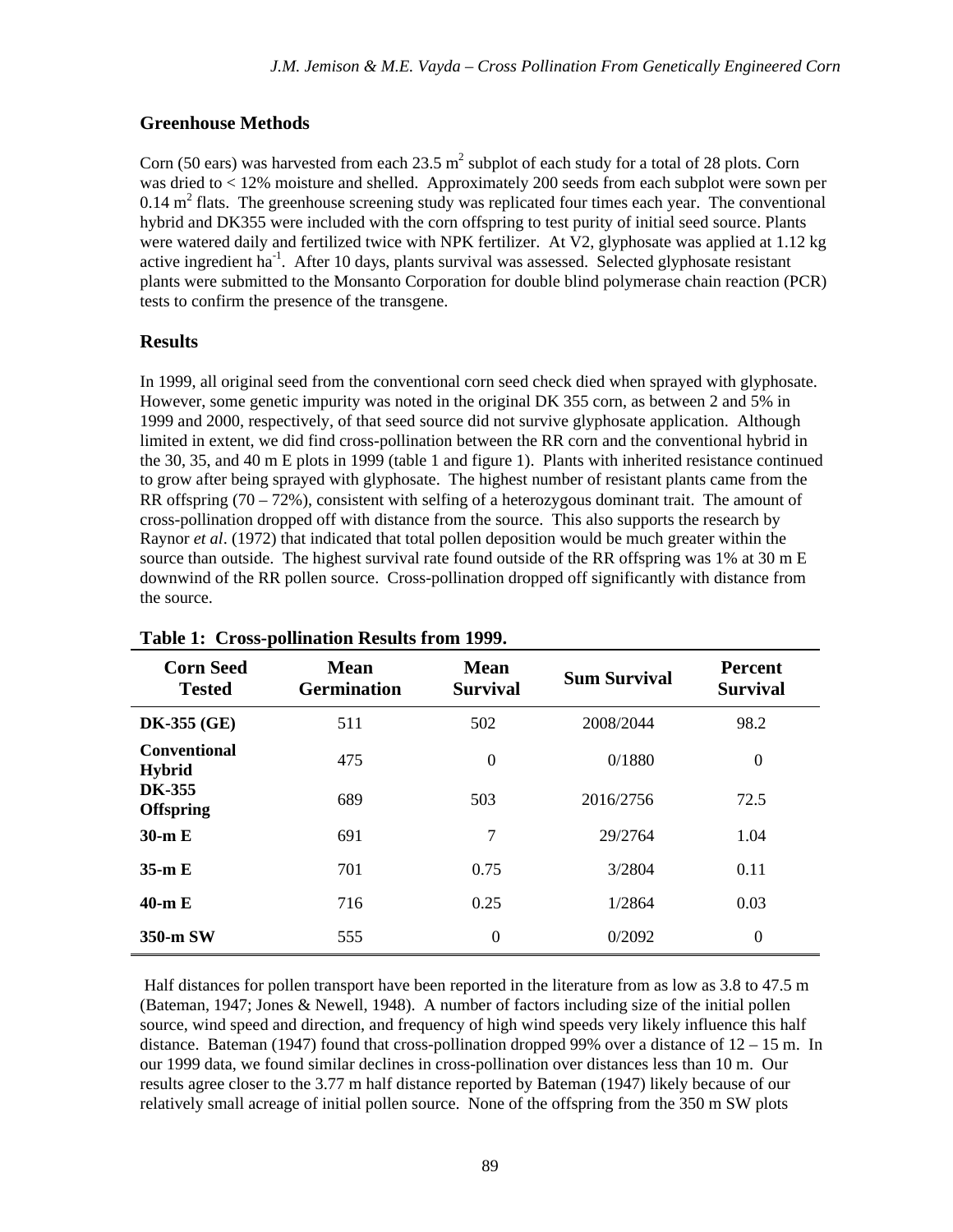survived glyphosate application. Results observed are consistent with predominant wind direction. The distance that corn and the RR pollen source were close to is within the distance generally recommended as safe by corn breeders (220 – 350 m).

In 2000, we monitored environmental conditions and pollination synchronicity among the three study locations. While all corn was sown on the same day, and despite the similarity in maturity, there was some asynchronicity in plant maturity due to one field being wetter and colder longer (figure 2). If most pollen dehiscence occurs in the first three days of the pollination process (Purseglove, 1972), cross-pollination between the GE source and the field 100 m S should have been very low. But crosspollination was higher than expected (table 2).



**Figure 2: Synchronicity of Pollen Shed.**

Instead of seeing a decrease in cross-pollination with distance from the GE source as we did in 1999, we found low generalized cross-pollination across all sampling sites. In 2000, the conventional hybrid check plot was found to have a low level (0.16%) of glyphosate resistant seed (likely genetic contamination in the breeding or handling of the seed). This observation likely explains the low generalized resistance observed in the 100 m S plots; however, it is difficult to determine whether the glyphosate resistance in the offspring is due to wind-carried pollen from the GE source or due to the contaminated seed. Wind speed and direction were favorable for cross-pollination as northerly winds were the predominant wind direction for four of the days when the GE corn was pollinating. But, given the asynchronicity of pollen timing, it is more likely that the resistance found within the distant site was due from contaminated seed and not wind-blown pollen. We are currently testing several other conventional corn hybrids used commonly in Maine for the presence of low levels of glyphosate resistant seed.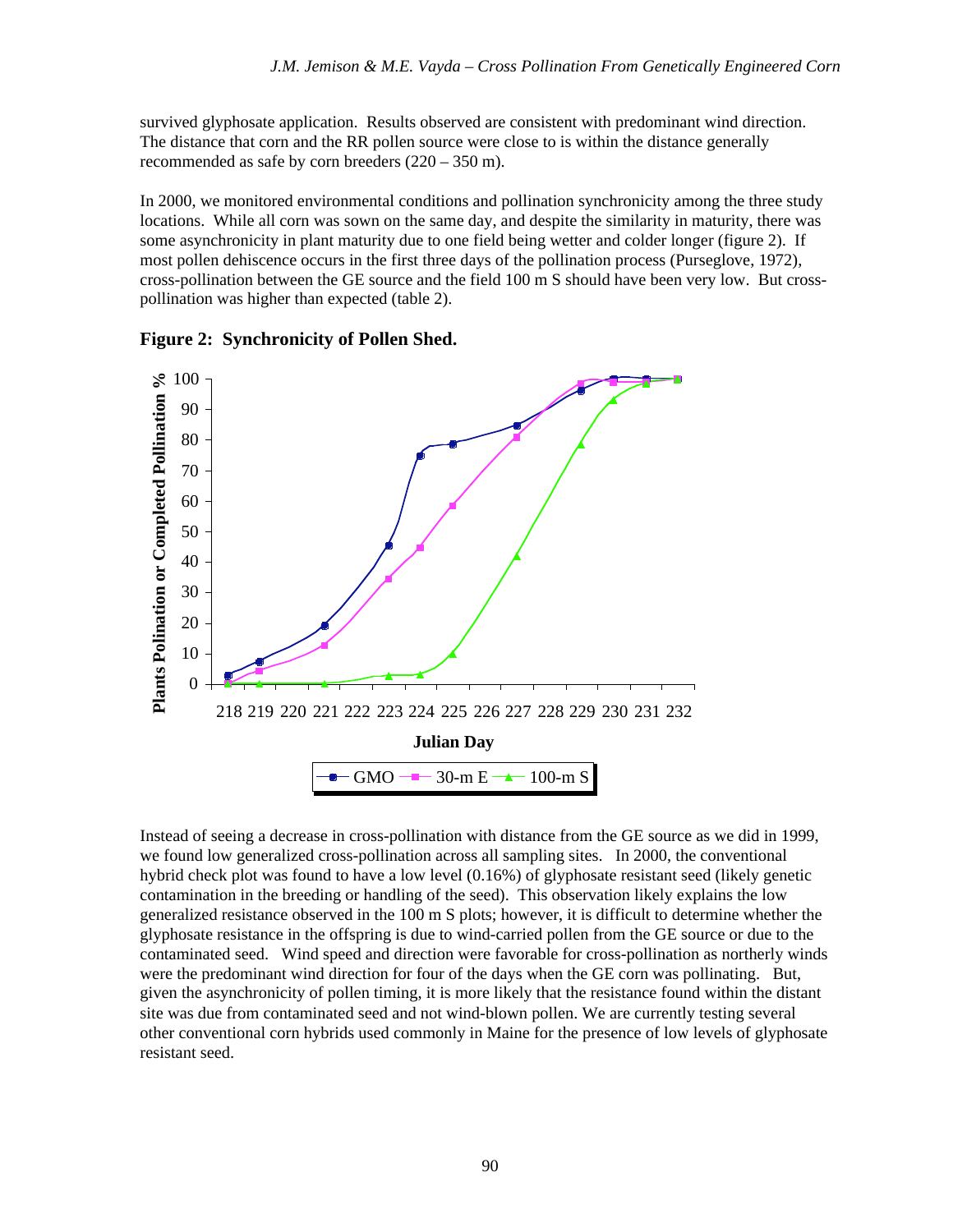| <b>Corn Seed</b><br><b>Tested</b>    | <b>Mean</b><br><b>Germination</b> | <b>Mean</b><br><b>Survival</b> | <b>Sum Survival</b>   | <b>Percent</b><br><b>Survival</b> |
|--------------------------------------|-----------------------------------|--------------------------------|-----------------------|-----------------------------------|
| <b>DK-355 (GE)</b>                   | 762                               | 724                            | 2883/3049             | 95                                |
| <b>Conventional</b><br><b>Hybrid</b> | 576                               | 1.5                            | $8/4941$ <sup>1</sup> | 0.16                              |
| <b>DK-355</b><br><b>Offspring</b>    | 726                               | 509                            | 2036/2904             | 70.5                              |
| 30-m East                            | 682                               | 11.25                          | 45/2729               | 1.65                              |
| 35-m East                            | 693                               | 6                              | 24/2770               | 0.86                              |
| 40-m East                            | 680                               | 7.75                           | 31/2718               | 1.14                              |
| $100-m S$                            | 676                               | 4.5                            | 18/2766               | 0.65                              |
| $105 \text{-m}$ S                    | 722                               | 7.25                           | 30/2887               | 1.04                              |
| $110-mS$                             | 667                               | 9.25                           | 37/2668               | 1.38                              |

**Table 2: Cross-pollination Results from 2000.**

 $1$  Upon finding resistance in this seed we tested an additional 2,000 seeds to confirm resistance. This resistance was confirmed through PCR testing.

#### **Summary And Conclusions**

Cross-pollination of GE corn with traditional corn hybrids was demonstrated in this study, but only with a low rate of occurrence. Even with the RR pollen source as close as 30 m away and a wind direction generally favorable for cross-pollination, the amount of cross-pollination was low. However, given the current organic certification regulations, any cross-pollination could threaten grower certification. While in 1999 the distant site (>300 m SW) had no evidence of crosspollination, in 2000 the distant site  $(>100 \text{ m S})$  had the same level of resistance as close recipient plots. While distance and tall border rows could mitigate transfer of the transgene to non-GE fields, the observation that the GE trait can be present in conventional seed (as found in 2000) complicates organic certification efforts.

Given the history of ground and surface water contamination with standard pre-emergence herbicides, RR technology may offer a more environmentally friendly alternative. From the 1999 data, we concluded that organic producers concerned about cross-pollination could possibly reduce this threat by not harvesting the outer 3 to 4 m of the cornfield. Beyond this point, the amount of crosspollination was minimal. However, our 2000 data did not support this. Further, it appears to be increasingly important for organic producers to consider what seed they purchase to plant for corn and possibly test purchased seed stocks prior to planting. They may want to consider growing open pollinated corn varieties or trying to purchase certified seed to prevent losing their certification.